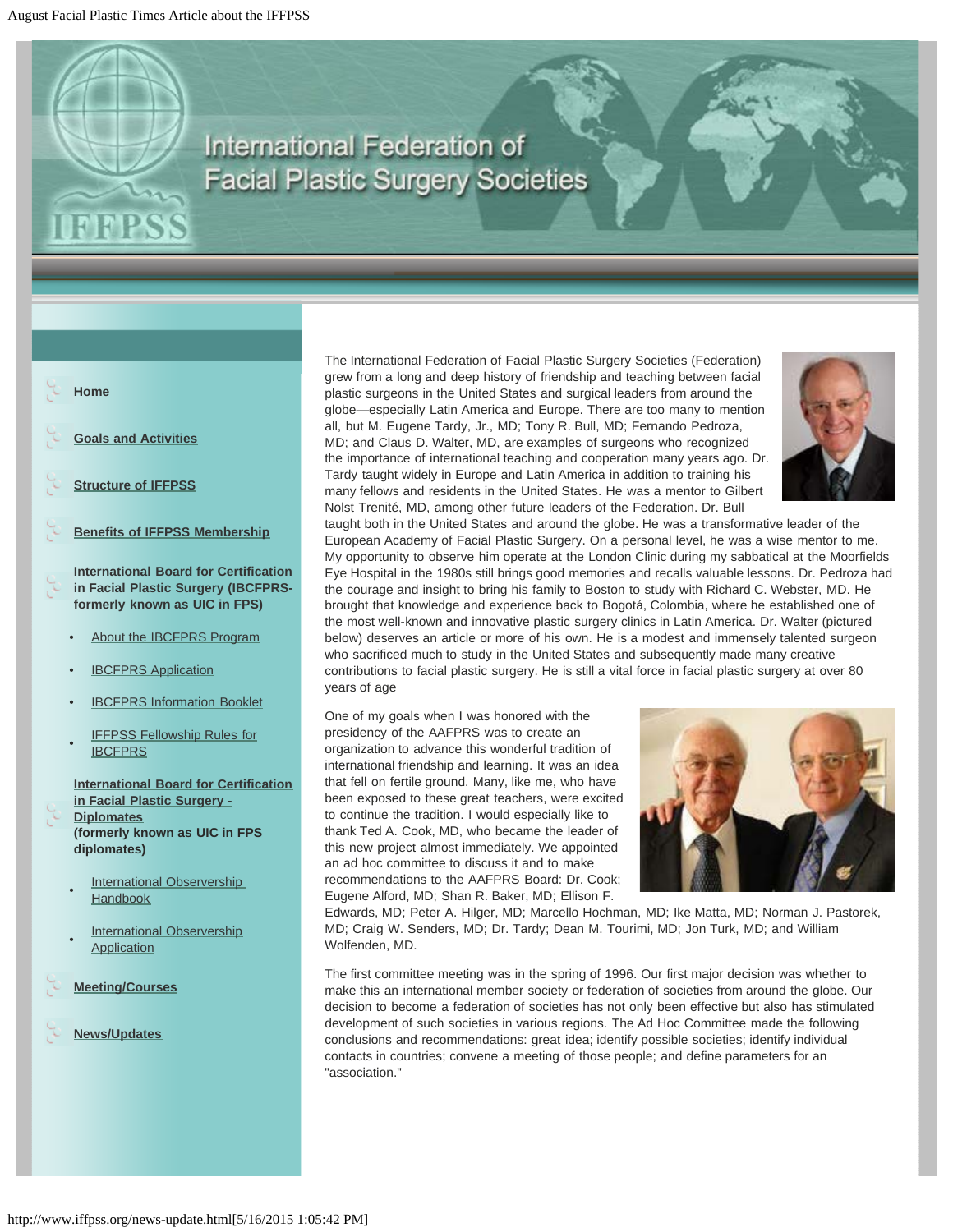

The next key meeting in our history was held at the University Club in Washington, D.C. on September 24, 1996. It was attended by (see photo below, from left): Dr. Pedroza; Dean Southwick, MD; Peter A. Adamson, MD; myself; Enrique Azura, MD; Dr. Cook; Jaime Fandino, MD; Dr. Bull; Stephen Cohen, MD; and Michael Stearns, MD.

At the full-day meeting, the group recommended a federation but with a strong board of directors, whose major goal should be education and the development of facial plastic surgery

A few days later the Ad Hoc Committee adopted all of the recommendations of the international group and the AAFPRS Board of Directors concurred. The AAFPRS attorney, Tom Rhodes, was authorized to develop a structure for this new organization. On February 15, 1997, again at the University Club in Washington, D.C. the international group met. Those present who agreed to join were the AAFPRS, Australasia, Canada, Colombia, Europe, and Mexico. The Federation name was adopted and it was decided to have the first scientific congress with the AAFPRS International Meeting in June of 1998. On May 15, 1997, all of the above recommendations were approved by the AAFPRS Board of Directors and the Board voted for the AAFPRS to become a member of the Federation. All the other societies' boards did the same and many began to make the name changes to facial plastic surgery.

On September 7, 1997, in San Francisco, the Federation met and approved the bylaws developed by Mr. Rhodes. We elected the first group of officers to include Dr. Bull as president, Dr. Pedroza as vice-president, Dr. Cook as secretary, and Dr. Fandino as treasurer. The Federation decided to hold a scientific congress every two years alternating with the International Meetings of the AAFPRS. Also discussed was the proposal for a scientific congress in Cancun. The Federation was formally incorporated on January 5, 1998. In March of 1998, we approved the first scientific congress to be held in Cancun with three directors: Dr. Fandino; Armando Gonzalez-Romero, MD; and Dr. Azuara. It was decided that English would be the official language at all scientific meetings. The Brazilian delegates were present and participated in the decisions. On June 17, 1998, the first scientific congress was held with the AAFPRS and Brazil joined the Federation. At that time, it was elected to make the Archives of Facial Plastic Surgery the official journal of the Federation.

Eight superb congresses have been held and each has surpassed expectations: 1998 in Orlando; 2000 in Cancun; 2002 in New York City; 2004 in London; 2006 in Las Vegas; 2008 in Cartagena, Colombia; 2010 in Miami; and 2012 in Rome. The most recent in Rome, directed by Pietro Palma, MD, was beyond excellent both in educational content, attendance, and organization. The next to be held in New York, May 27-31, 2014, and directed by Jonathan M. Sykes, MD, and Anthony P. Sclafani, MD, will carry on this amazing tradition. The eight Federation presidents have each worked in their own way to develop and expand the mission of the Federation: 1998-2000, Dr. Bull; 2000-2002, Dr. Pedroza; 2002-2004, Dr. Cook; 2004-2006, Dr. Fandino; 2006-2008, Dr. Trenité; 2008-2010, Roxana Cobo, MD; 2010-2012, myself; and 2012-2014, Jose Juan Montes, MD.

We should recognize in particular the contributions of Dr. Cobo. No one in the organization has worked harder or been more committed to the educational mission of the Federation. She was particularly instrumental in developing the certification process, which the Federation Board of Directors approved in 2004. This partnership with the American Board of Facial Plastic and Reconstructive Surgery (ABFPRS) married a Federation credentialing process with the ABFPRS exam to create a unique pathway for each society to provide international recognition to members who completed established requirements. This recognition by national societies, however, was not the board certification many surgeons desired. After extensive discussions, the International Board for Certification in Facial Plastic and Reconstructive Surgery (IBCFPRS) was founded in Rome, 2012. The first IBCFPRS Executive Committee members to serve were: Dr. Adamson, president; Dr. Cobo, vice-president; Holger Gassner, MD, treasurer; and Joseph Wong, MD, secretary; as well as Board members Santdeep Paun, MD, and Frazil Apaydin, MD, plus myself, who served as the IBCFPRS senior advisor. Administrative support for the IBCFPRS has been provided by Laurie Wirth and Steve Duffy. The first candidates for the IBCFPRS certification program sat the examination in Washington, D.C., in June, 2013; and candidates for the newly established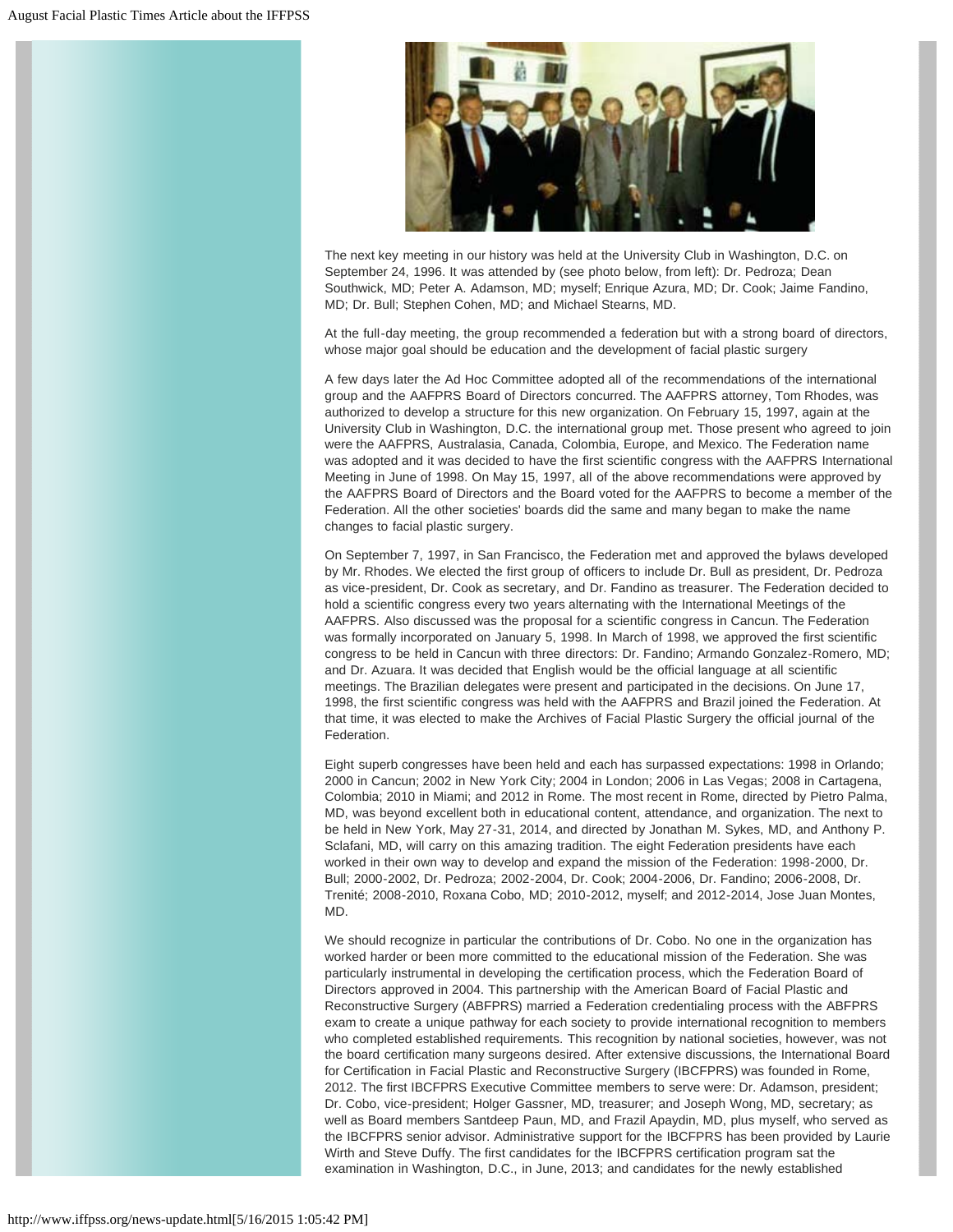European Board for Certification in Facial Plastic Surgery (EBCFPRS) sat for its examination in London, July, 2013.



The European Board for Certification in Facial Plastic and Reconstructive Surgery has elected to partner with the International Board to benefit from its quality and validated examination and will be able to offer its diplomates dual certification by both the EBCFPRS as well as the IBCFPRS. I was pleased last year to present the first Claus Walter Award to the international candidate (non AAFPRS) scoring the highest on the certifying examination

Another important project of the Federation is the International Observership Program, which allows individuals from around the world to obtain observerships in various countries. The Federation is also developing a Fellowship Review Process similar to that of the AAFPRS to further raise the standards of the many excellent fellowships.

Pro bono activities involving surgeons from the societies have always been an important part of our international relationships. The Federation has furthered these relationships by working with the AAFPRS FACE TO FACE to coordinate many programs particularly for cleft lip/palate missions. It has been typical, for example, to have a cleft lip/palate trip in conjunction with a Board meeting of a member society. An outstanding example of this cooperation is the conjunction of the Smile China trips organized by Dr. Wong and the Board meetings of the Pan Asia Society of Facial Plastic and Reconstructive Surgery. Colombia has undertaken similar missions with the coordination of Carlos Pedroza, MD.

The Federation has thus continued to serve its goal of improving communication and cooperation among all of our societies for many educational programs and other programs that benefit patients. The most important aspect of the history and future of the Federation, however, are the many relationships developed and our ability to improve the quality of facial plastic surgery around the globe. Current members and associate members of the Federation include:

- American Academy of Facial Plastic and Reconstructive Surgery
- ASEAN Academy of Facial Plastic and Reconstructive Surgery
- Australasian Academy of Facial Plastic Surgery O Brazilian Academy of Facial Plastic Surgery
- Canadian Academy of Facial Plastic and Reconstructive Surgery
- Colombian Society of Facial Plastic Surgery and Rhinology
- Ecuadorian Society of Rhinology and Facial Surgery
- European Academy of Facial Plastic Surgery
- Mexican Society of Rhinology and Facial Surgery
- Pan Asia Academy of Facial Plastic and Reconstructive Surgery
- Taiwan Academy of Facial Plastic and Reconstructive Surgery
- Venezuelan Society of Rhinology and Facial Plastic Surgery

JAMA Facial Plastic Surgery (formerly Archives of Facial Plastic Surgery) has been the official journal of the Federation since its beginning. Federation members serve on the Editorial Board and publish important studies in it. A single issue on Asian facial plastic surgery was published with the excellent help of Dr. Wong, founder of the Pan Asia Society of Facial Plastic and Reconstructive Surgery. JAMA Facial Plastic Surgery is committed to being the global journal for facial plastic surgery provided by its member societies.

So from an idea in 1995, we now have a thriving international federation and a respected international certifying board. I have mentioned some of those most responsible for this success, but there isn't space for many more that deserve recognition. The one individual who has been most important to the growth and governance of the Federation is Steve Duffy. He has provided wonderful support and without it we couldn't have succeeded. Thank you Steve! The Federation exists to serve the educational needs of its member societies. The camaraderie with our colleagues